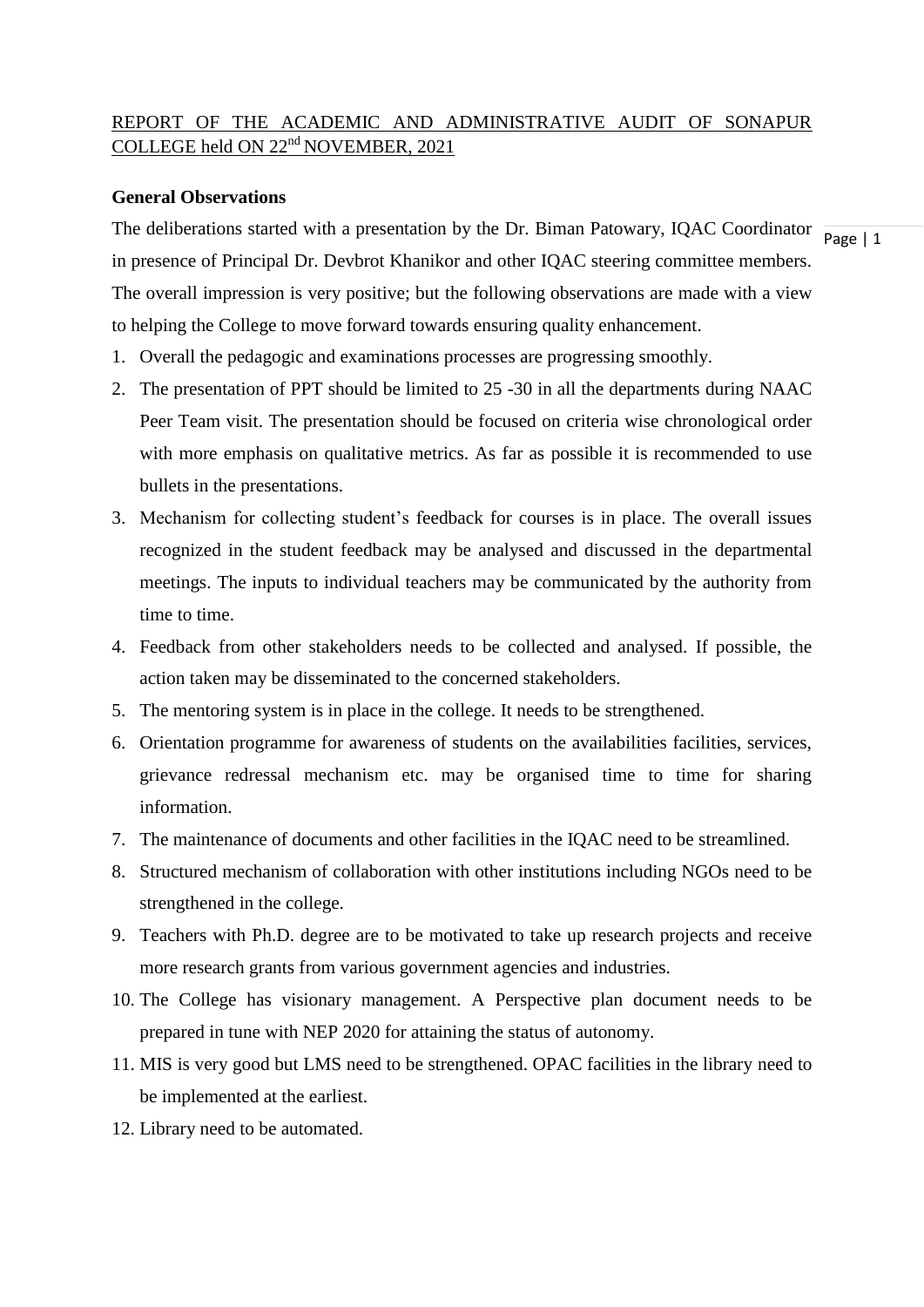- 13. The different cells like placement cell, Entrepreneurship cell, Yoga centre etc need to be streamlined.
- 14. Alumni association need to be registered.
- 15. The college has very good innovation cell. It needs to be strengthened and showcased.
- 16. The internet facilities should be made available to all the students.

### **Department wise Observations for PG departments**

#### **1. Geography**

- a. Reasonably well-developed department having faculty members with good background.
- b. Potentiality of producing human resource for geography education and services in the region.
- c. Possibilities for taking up consultancy projects of the state government.
- d. The faculty members should take up minor/major research projects.
- e. Need to focus on more collaboration in future.
- f. Students need to be enthused for NET/SLET exams.
- g. Students support services and progression need to be re-organised.

## **2. Assamese**

- a. Subject of perceived importance for the state.
- b. Need to emphasise on focused approach on thrust area.
- c. In future more emphasis needed on undertaking research projects.
- d. Emphasis needed for maintaining academic standard and employability.
- e. Students need to be enthused for NET/SLET exams.
- f. Students support services and progression need to be re-organised.

## **3. Department of English:**

- a. Well-developed department with competent faculty members.
- b. Publication by the faculty be encouraged.
- c. Add on courses on Communicative English is very encouraging.
- d. Students need to be enthused for NET/SLET exams.
- e. Students support services and progression need to be re-organised.
- **4.** The department of Travel and tourism, Retail Management and IT, Theatre and Stage Craft under B.Voc programmes are very encouraging and devoted to train rural youths in skill upgradation and capacity building. These departments need to be more

Page | 2